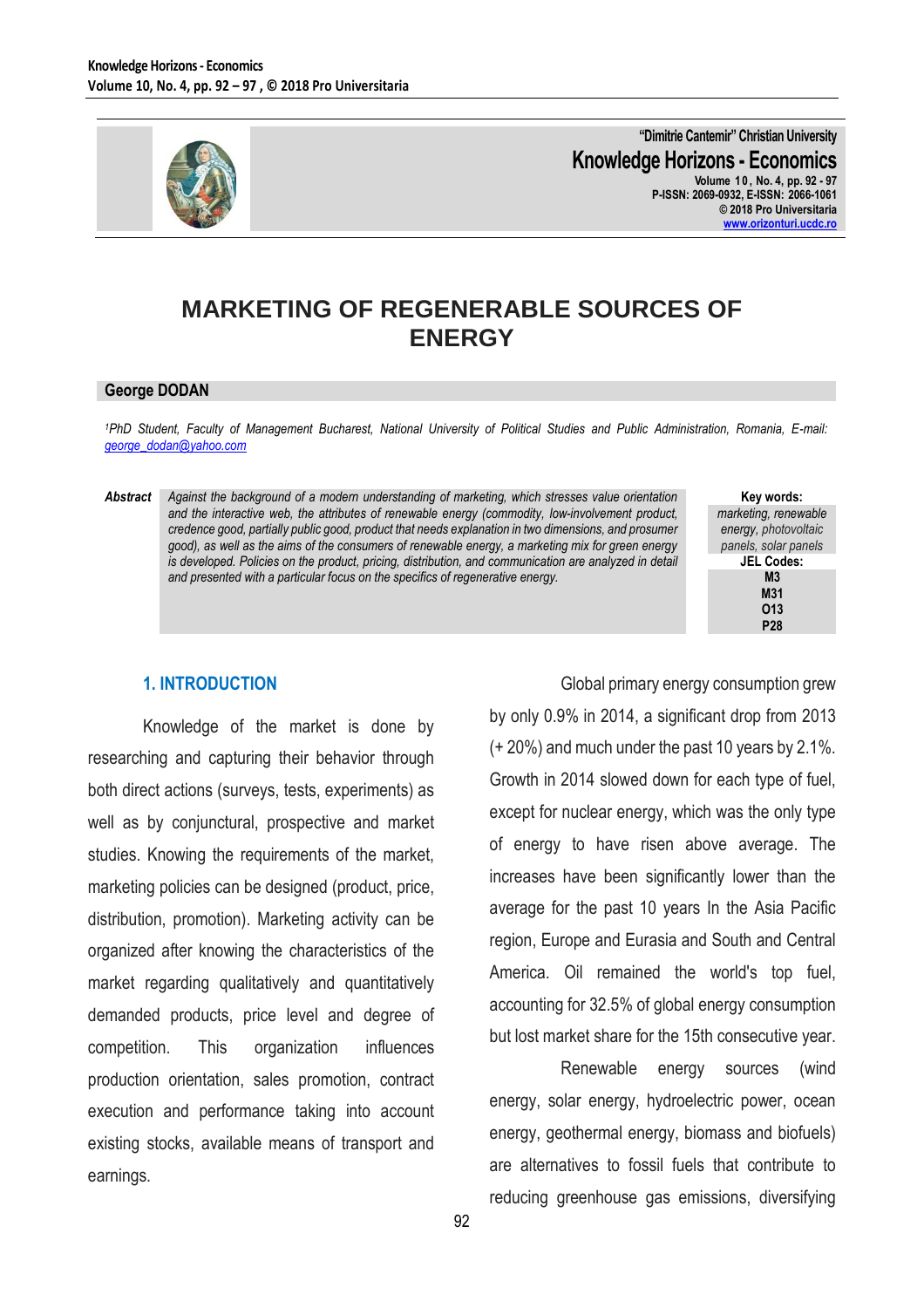energy supply, and reducing dependence on volatile and unreliable fossil fuels, especially oil and gas. EU legislation on the promotion of renewable sources has evolved significantly in recent years. accounting for 32.5% of global energy consumption but lost market share for the 15th consecutive year. Renewable energy sources (wind energy, solar energy, hydroelectric power, ocean energy, geothermal energy, biomass and biofuels) are alternatives to fossil fuels that contribute to reducing greenhouse gas emissions, diversifying energy supply, and reducing dependence on volatile and unreliable fossil fuels, especially oil and gas. EU legislation on the promotion of renewable sources has evolved significantly in recent years.

Renewable energy sources - in electricity production, as well as its transportation have continued to grow in 2014, reaching a record 3.0% of global energy consumption, from 0.9% a decade ago.

Renewable energy allows the State to require each supplier of electricity in England and Wales to contract for the supply of a certain amount of electricity from non-fossil fuel sources. The aim is ultimately to achieve a declared net capacity of 1,500 MW of renewable energy. The obligation arising from such an order is called the non-fossil fuel obligation (NFFO) (Fouquet, 1998). The difference between the market price and the premium price is reimbursed by the BER to the Fossil Fuels Act, an electricity tax paid by licensed electricity suppliers and transferred to consumers (Mitchell, 1996). Similar agreements also apply in Scotland and Northern Ireland. The way it works is

that the parties bid competitively on the price of electricity in the technological sector. The government then decides the amount of capacity to be purchased in each sector (Mitchell, 1996). Not all projects to which contracts have been awarded have passed. The reasons include lack of planning and other consents, difficulty in obtaining fuel equipment and problems in applying new technologies. A detailed analysis of NFFO commands is given by OFFERTA (1998).

Renewable energy used in electricity generation increased by 12.0%. Despite the fact that this growth was below the average of the last 10 years, the significance is that it was responsible for the use of renewable sources in electricity generation for the fifth consecutive year, the increase in the last year (+ 15.1%) representing a thirds of the average of the last years. Globally, wind energy (+ 10.2%, +14.8 million tons equivalent mitoe) has increased by less than half of the average of the past 10 years, with growth below average in all regions except Africa and South America and Central (which cumulatively accounted for less than 4% of global production). Solar energy production increased by 38.2% (+11.6 mtoe). Bio fuel production increased by 7.4% (+4.9 mtoe), below average, generated by increases in US (+ 5.6%), Brazil (+ 5.5%), Indonesia (+ 40.4%) and Argentina (+ 30.9%).Renewable energy used in electricity generation increased by 12.0%. Despite the fact that this growth was below the average of the last 10 years, the significance is that it was responsible for the use of renewable sources in electricity generation for the fifth consecutive year,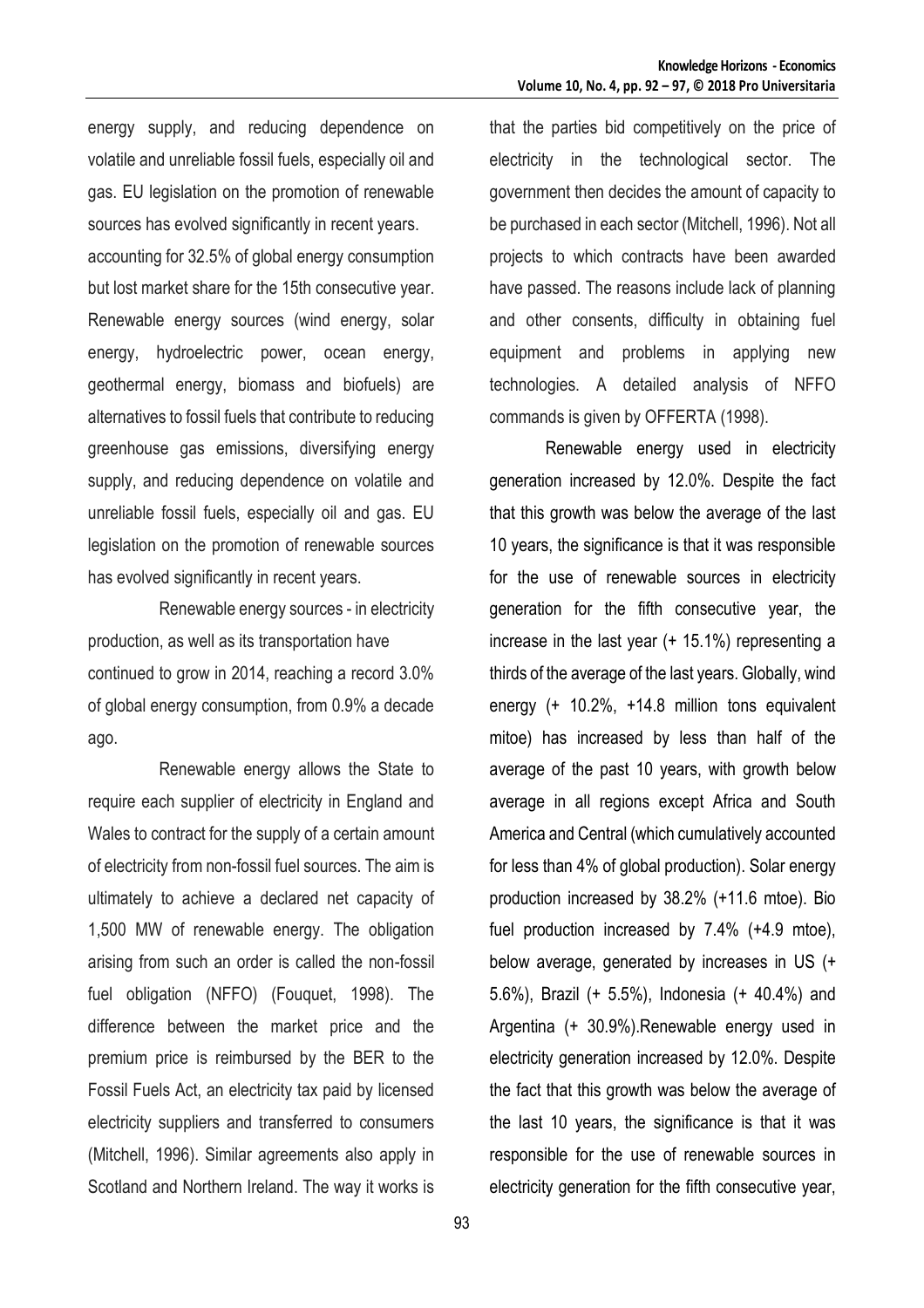the increase in the last year (+ 15.1%) representing a thirds of the average of the last years. Globally, wind energy (+ 10.2%, +14.8 million tons equivalent mitoe) has increased by less than half of the average of the past 10 years, with growth below average in all regions except Africa and South America and Central (which cumulatively accounted

for less than 4% of global production). Solar energy production increased by 38.2% (+11.6 mtoe). Bio fuel production increased by 7.4% (+4.9 mtoe), below average, generated by increases in US (+ 5.6%), Brazil (+ 5.5%), Indonesia (+ 40.4%) and Argentina (+ 30.9%).



### **2. SOLAR PHOTOVOLTAIC PANELS**

A new solar cell created by scientists can convert solar light into electricity with an efficiency of 44.5%. Current technology allows conversion into electricity with only 25% efficiency in the happiest of cases.

The new cell works by adding more layers of material to a single cell, each absorbing a certain portion of the spectrum of sunlight.

The new technology differs from standard technology in two ways. In the first instance, scientists could assemble the parts of the cell more accurately using a technique called transfer printing. The second way was to use materials derived from gallium antimonide (GaSb) substrates, which are typically used for infrared lasers and photodetectors, to fully absorb direct sunlight.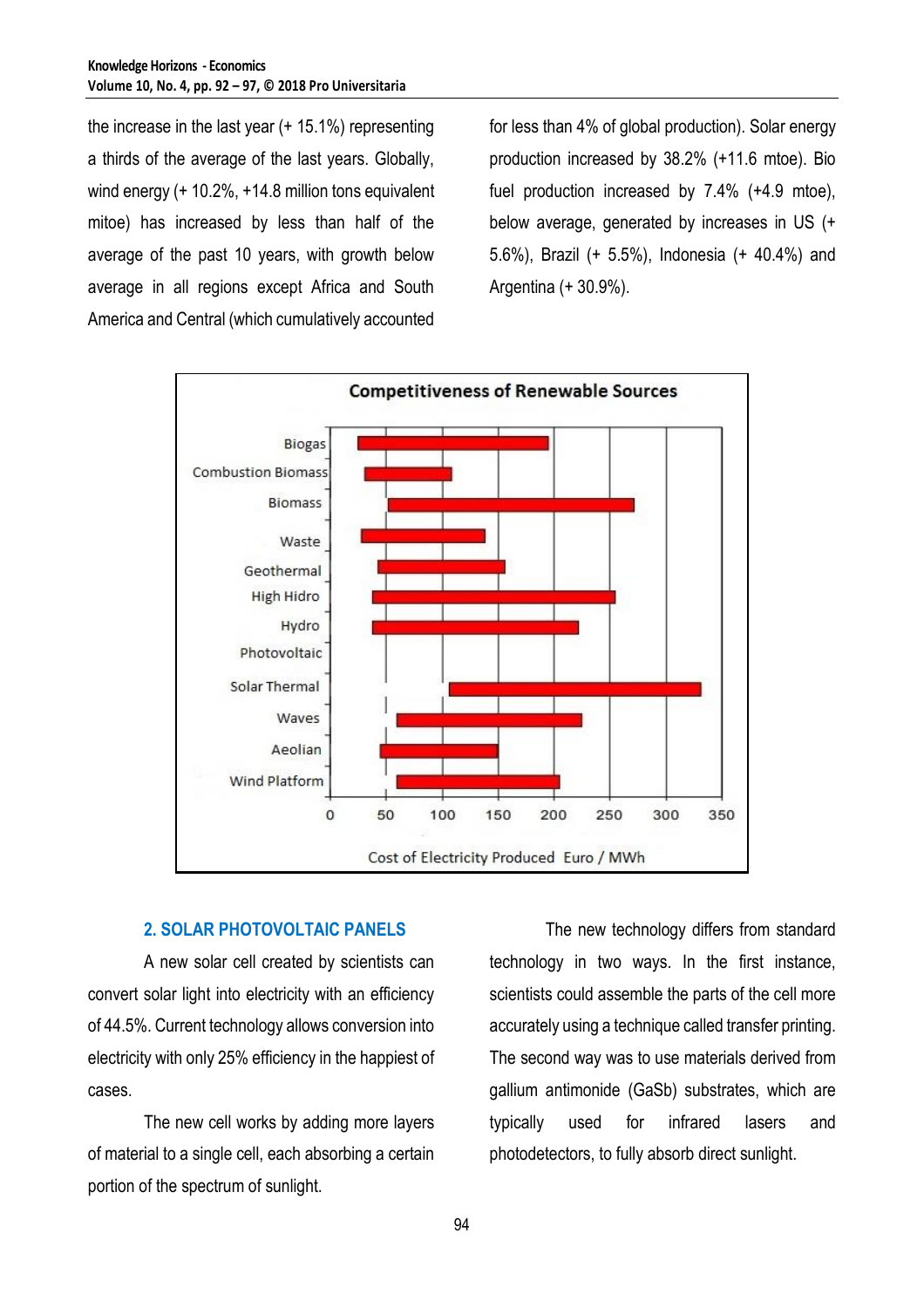### **3. HYBRIDE PHOTOVOLTAIC SOLAR PANELS**

A hybrid system uses solar energy when heating water and methanol, stored in a roofed labyrinth maze. After catalytic reactions, the system can produce hydrogen without impurities in a much more efficient way, which can be stored in fuel cells and used as needed.

At the theoretical level and in terms of energy performance, the system, compared to three other technologies, has an efficiency of 28.5% in summer and 18.5% in winter, conventional systems gaining only 5-15% in summer and 2.5-5% in winter.

At the moment, the three tested systems are:

- the standard photovoltaic cell system that converts direct sunlight into electricity, and then, by electrolysis, divides water into hydrogen and oxygen;
- a photocatalytic system, but more simplistic and less developed;
- a system, also based on cells photovoltaic, which converts solar energy into electricity and then stores it in various types of batteries (preferably lithium-ion batteries being the most efficient).

### **4. SOLAR PHOTOVOLTAIC PANELS**

A new solar cell created by scientists can convert solar light into electricity with an efficiency of 44.5%. Current technology allows conversion into

electricity with only 25% efficiency in the happiest of cases.

The new cell works by adding more layers of material to a single cell, each absorbing a certain portion of the spectrum of sunlight.

The new technology differs from standard technology in two ways. In the first instance, scientists could assemble the parts of the cell more accurately using a technique called transfer printing. The second way was to use materials derived from gallium antimonide (GaSb) substrates, which are typically used for infrared lasers and photodetectors, to fully absorb direct sunlight.

Like any other solar-based system, the hybrid system collects sunlight. But here are the similarities in operating mode. Although apparently it looks like a conventional panel, it is actually made of copper tubes, wrapped in aluminum and aluminum oxide, and partially filled with catalytic nanoparticles. The vacuum tubes are circulated with a mixture of water and methanol. "This structure allows the absorption of up to 95% of solar energy, thus reaching temperatures in the tubes above 200 degrees Celsius" (Hotz, 2016).

Once these high temperatures have been reached, evaporated liquids are mixed with small amounts of catalyst, resulting in hydrogen. It can be redirected immediately to storage cells to produce electricity instantly or stored for later.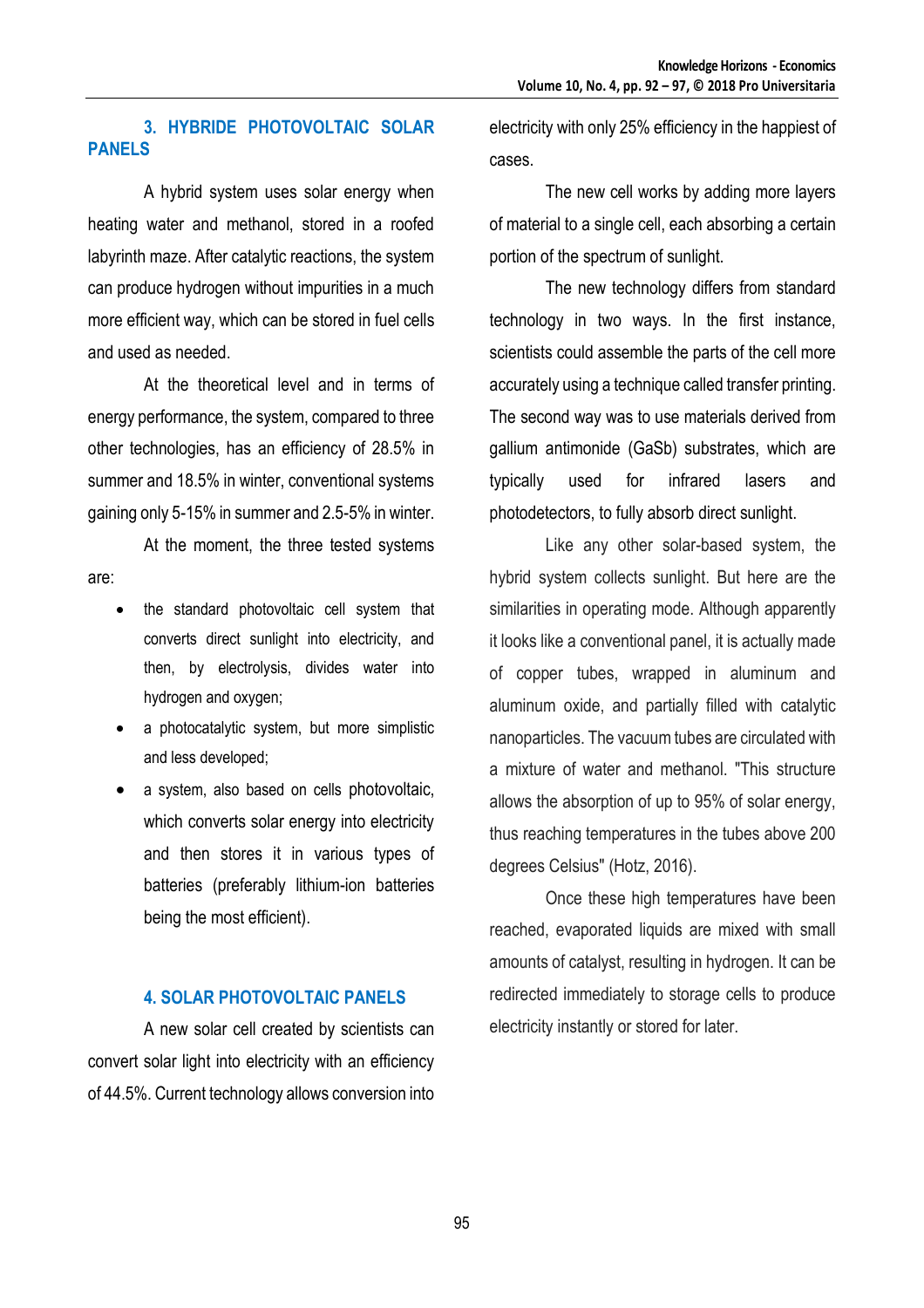

### **5. CONCLUSIONS**

Instead of paying new subsidies for fossil energy sources, the electricity market should be restructured. Only a better understanding of the market will lead to insufficient prices on the electricity market for the improvement of the situation again. If the oldest and most inefficient coal-fired power plants were to disappear from the market, they could pay a double dividend: the market would be transformed, the electricity prices on the energy market and the profitability of other power plants would increase new, and climate targets could be met.

Renewable energies are the central element of a sustainable energy supply: they are environmentally friendly, ensure security of supply as an internal energy producer, and can also increase competitiveness as an incentive for growth

and jobs. Renewable energy sources are of interest to all energy sectors: for electricity, heat and alternative fuels in the transport sector. The renewable energy industry promotes expansion and innovation and has become a growth industry like no other sector in recent years (Blazejczak et al., 2013, OECD 2010). Most employees work in the fields of wind energy and biomass, followed by solar and geothermal industries. During the political process of phasing out nuclear energy and reducing high CO 2 emissions from coal-fired power plants, renewable energy sources can also help combat climate change and improve security of supply by reducing dependence on imports . Since renewable energies are commonly used for decentralized energy supply through wind turbines, biomass facilities, and heat and power combinations, the use of renewable energy sources increases security of supply. There are many opportunities for expanding